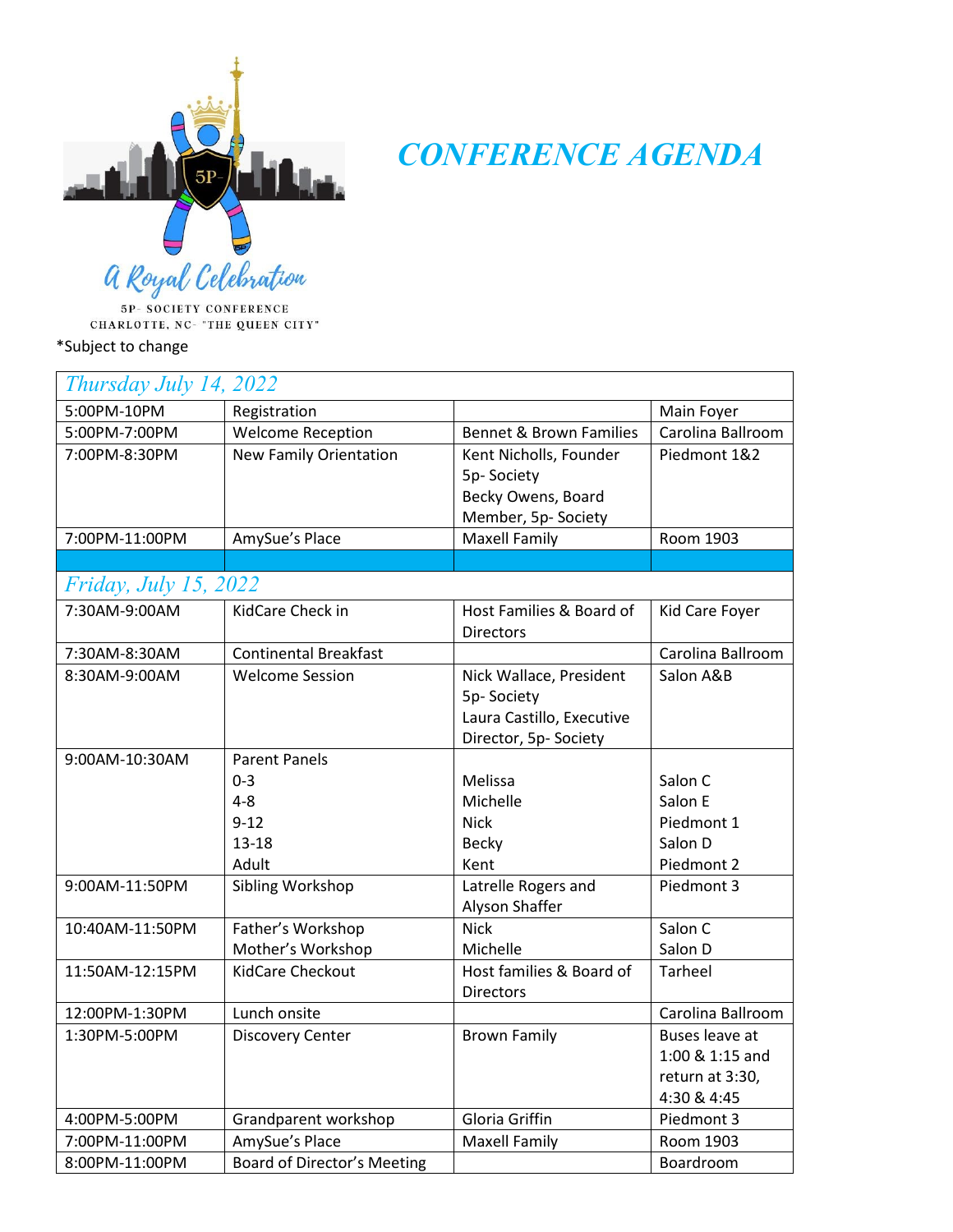| Saturday, July 16, 2022 |                              |                                              |                   |
|-------------------------|------------------------------|----------------------------------------------|-------------------|
| 7:30AM-8:45AM           | KidCare Check in             |                                              | KidCare Foyer     |
| 7:30AM-9:00AM           | <b>Continental Breakfast</b> |                                              | Carolina Ballroom |
| 9:30AM-4:30PM           | <b>Sibling Outing</b>        | <b>Bennett Family</b>                        | Buses leave at    |
|                         |                              | Ray's Splash Planet                          | 9:30AM and        |
|                         |                              | Paint ur Peace                               | return 5:00PM     |
| 9:00AM-10:20AM          | <b>Breakout Session</b>      |                                              |                   |
|                         | Caregiver Burnout            | Nakita Nelson                                | Piedmont 1 & 2    |
|                         |                              | Parent                                       |                   |
|                         |                              | Live Resilient, Inc.                         |                   |
|                         | Conservatorship/Guardianship | Stephen Furnari, Esq.                        | Piedmont 3        |
|                         |                              | Parent                                       |                   |
|                         |                              | <b>Guardian Project</b>                      |                   |
|                         | 5p-Syndrome 101              | Dennis Campbell, Ph.D.,                      | Salon CD          |
|                         |                              | Parent                                       |                   |
|                         |                              | <b>Retired Professor</b>                     |                   |
| 10:30AM-11:50AM         | <b>Breakout Sessions</b>     |                                              |                   |
|                         | Navigating the System        | <b>Gwen Bartley</b>                          | Piedmont 1&2      |
|                         |                              | <b>Amazing Grace Advocacy</b>                |                   |
|                         | Planning for Two Lifetimes   | <b>Ryan Platt</b>                            | Piedmont 3        |
|                         |                              | A Special Need Plan                          |                   |
|                         | <b>Effective Behavior</b>    | AmySue Reilly, Ph.D                          | Salon CD          |
|                         | Modification                 | Retired, Professor                           |                   |
| 11:50AM-12:15PM         | KidCare Check out            |                                              |                   |
| 12:00PM-1:45PM          | Lunch - On your own          |                                              |                   |
| 12:00PM-1:30PM          | Volunteer Lunch              | <b>Host Families</b>                         | Salon E           |
| 12:00PM-1:45PM          | PAB/Speaker Lunch            | Laura Castillo                               | <b>TBA</b>        |
|                         |                              | <b>Executive Director</b>                    |                   |
| 1:30PM-2:00PM           | KidCare Check in             |                                              |                   |
| 2:00PM-3:20PM           | <b>Breakout Session</b>      |                                              |                   |
|                         | Accommodations in the        | Dana Salerno & Lynn                          | Piedmont 1&2      |
|                         | Classroom                    | Keene                                        |                   |
|                         |                              | <b>Special Ed Teachers</b>                   |                   |
|                         | My Life with 5p- Syndrome    | Justin Valenti<br>Individual living with 5p- | Piedmont#         |
|                         | Transition - What next?      | Dennis Campbell, PhD                         | Salon CD          |
|                         |                              | Parent                                       |                   |
|                         |                              | <b>Retired Professor</b>                     |                   |
| 3:30PM-4:45PM           | General Meeting of the       | Laura Castillo                               | Carolina Ballroom |
|                         | Membership                   | <b>Executive Director</b>                    |                   |
|                         | Awards and                   | Parent                                       |                   |
|                         | Acknowledgments              | Nick Wallace                                 |                   |
|                         |                              | President, 5p-Society                        |                   |
|                         |                              | Parent                                       |                   |
| 4:45PM-5:15PM           | KidCare Check Out            |                                              |                   |
| 5:30PM-6:30PM           | Photo Session                | <b>Snappy Photos</b>                         | Reception/Photos  |
| 6:30PM-8:00PM           | Banquet                      |                                              | Salon AB          |
| 8:00PM-10:00PM          | Dancing                      |                                              | Salon AB          |
| 9:00PM-11:00PM          | AmySue's Place               | <b>Maxell Family</b>                         | Room 1903         |